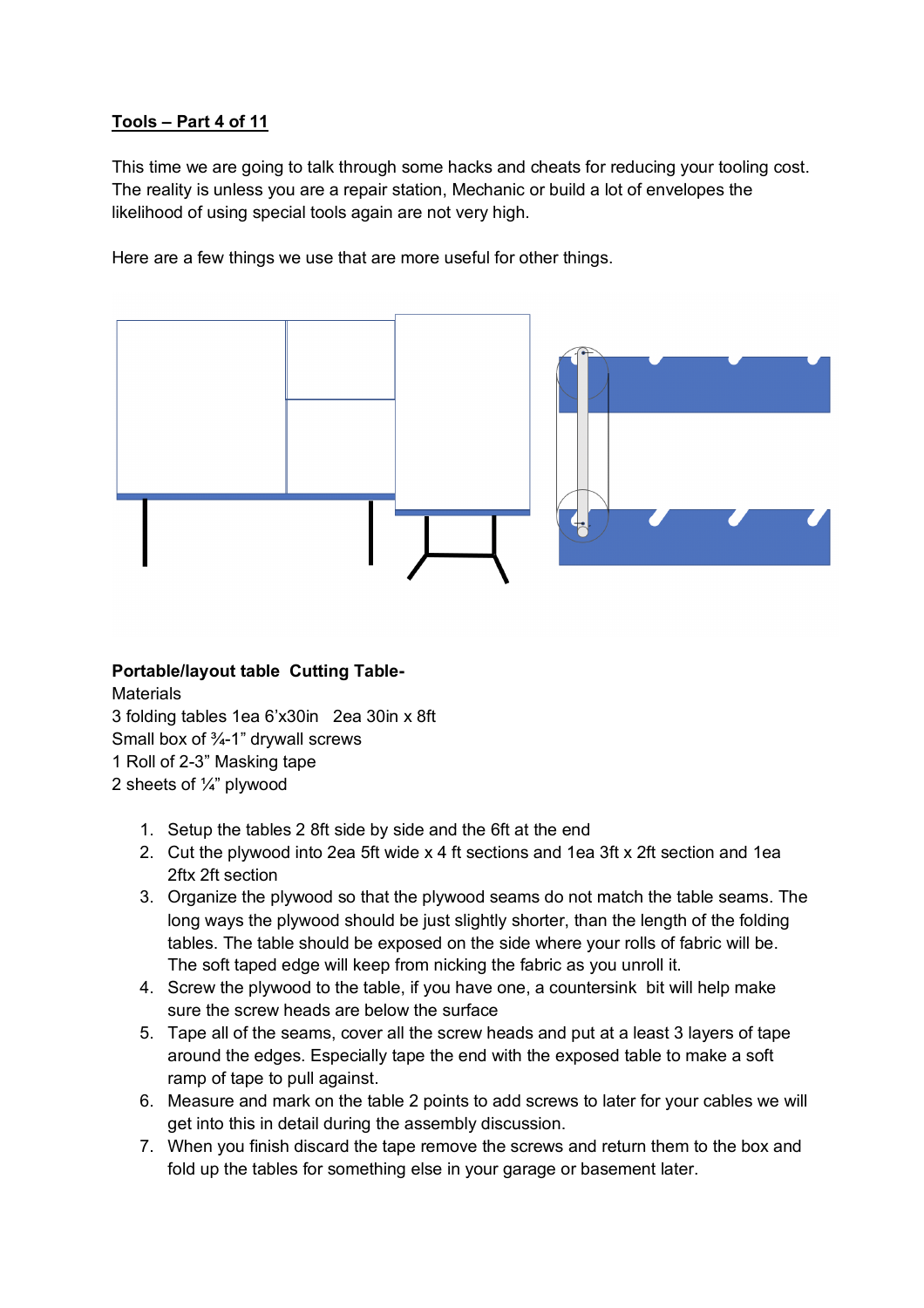## **Fabric/Cable/Cord Reel**

Most fabric is between 48-65" wide and comes on rolls that average 12" diameter at most. Thus this should work as a temporary fabric roller.

#### **Materials**

1ea 1x6x96" board pine or whatever is cheapest unless you have a strong preference. 3 to 4 ¾-1" x 72" wooden dowels or broom handles Wire coat hanger

- 1. Cut the board in half
- 2. Measure and mark four points 2 in from the long edge 3in from each end spaced evenly between on each board.
- 3. Use a hole saw to drill a hole that is  $\frac{1}{4}$ " larger than the dowel size at each of the 8 points
- 4. Use a hacksaw or electric saw to cut an opening diagonal to the hole but the same diameter as the whole. When finished you should be able to drop the dowel into the hole easily not need to slide it in. Repeat for the other 8 holes.
- 5. Drill a hole ⅛-¼ in diameter cross ways through the end of each dowel
- 6. Cut eight 3in pieces of coat hangar and insert in each dowel hole and bend it over so it doesn't fall out. 1 end can be permanent the other end should be easily removable but not fall out when the dowel is rotated.
- 7. Install the dowel into the roll of fabric and insert the coat hanger pins
- 8. Place the 2 boards on the floor parallel to your cutting table on the end that is slightly wider.
- 9. Drop the ends of the dowel into the board slots. With the opening facing up and away from the table.
- 10. Personally I install my fabric so that the coated side faces down toward the table when unrolled.

Quick tip you can tell the coated side from the uncoated with a sharpie. Make an x on one side and an L on the other about 1 in apart. The non-coated side when flipped over will look like it bled completely through, because it did. The Coated side when flipped over will be visible, but distinctly more faded looking and dull.

Other uses, garage cable or rope reels and a decent outdoor towel rack.

## Weight Bags

## **Materials**

⅓ of yard Any tightly woven fabric scraps of envelope bag material or balloon material is best, but ziploc bags and dirt will work as well.

- 1. Cut at least 4 pieces 6in wide by 12in long (I personally like having 6 to 8 weight bags.)
- 2. Fold the fabric in half and sew 2 sides together. Inside out the bag.
- 3. Fill the bag with shot, pellets or sand.
- 4. Fold the end and sew the bag shut.